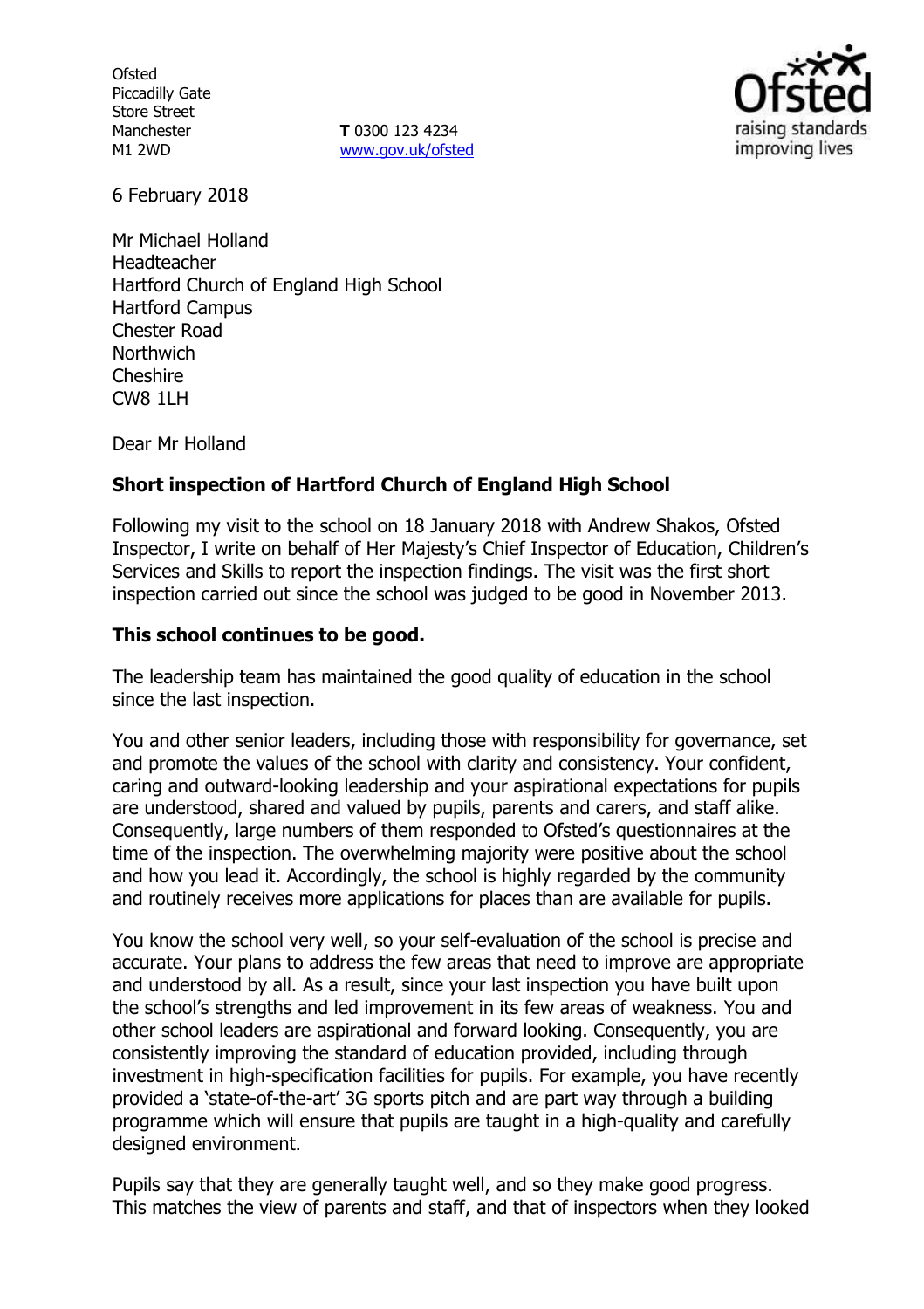

at pupils' work. Accordingly, pupils' examination outcomes at the end of key stage 4 have been in line with the national average across a broad range of subjects since the last inspection. You accurately say some variation remains in the challenge teachers set pupils in their work, within and between subjects. Inspectors heard from school leaders, including those responsible for governance, of the plans underway to eradicate any inconsistency.

You have introduced systems that regularly monitor and evaluate the progress that pupils make, across year groups and subjects. Consequently, you know where pupils' progress is strong and where pupils or groups of pupils are not making the progress that they should. The measures that you put into place to support these pupils are precise and effective. For example, many disadvantaged pupils are making better progress than was the case previously, and the small number whose progress remains slower are in sharp focus.

You and other staff know the pupils well. Inspectors noted the positive relationships between staff and pupils. Staff, including senior leaders, routinely speak with and listen to pupils. Consequently, pupils are courteous and confident. They behave well typically, and overall their attendance figure is above the national average. The attendance of disadvantaged pupils is closer to that of similar pupils nationally than was the case previously and continues to improve.

Pupils' transition from primary school to Year 7 is managed well. The Year 7 pupils that we spoke to during the inspection were positive about how they have settled in to the school.

Governance is effective. Governors have skills and experience that support effective governance and they use these to support and challenge the school's senior leaders effectively. Those responsible for governance actively promote the school's vision and have a clear understanding of the educational standards at the school and their role in supporting further improvement where required. They are effective in maintaining the school's financial well-being and ensure that money is spent wisely and ambitiously, for example in improving pupils' environment and facilities.

### **Safeguarding is effective.**

The leadership team has ensured that all safeguarding arrangements are fit for purpose.

You ensure that staff are charged with prioritising pupils' safety and well-being and that they know them well. You maintain a culture of vigilance in staff and pupils. Staff are regularly updated about safeguarding issues, including from external agencies. Recently, this has included training on radicalisation, child sexual exploitation and female genital mutilation. Procedures to recruit staff safely are established. The school site is safe and secure. Safeguarding records are detailed and are well maintained.

Pupils say that they feel safe in school and most of their parents agree. Pupils are happy and cared for well. They are aware of risks because of regular teaching on how to remain safe and stay healthy. For example, they understand how to keep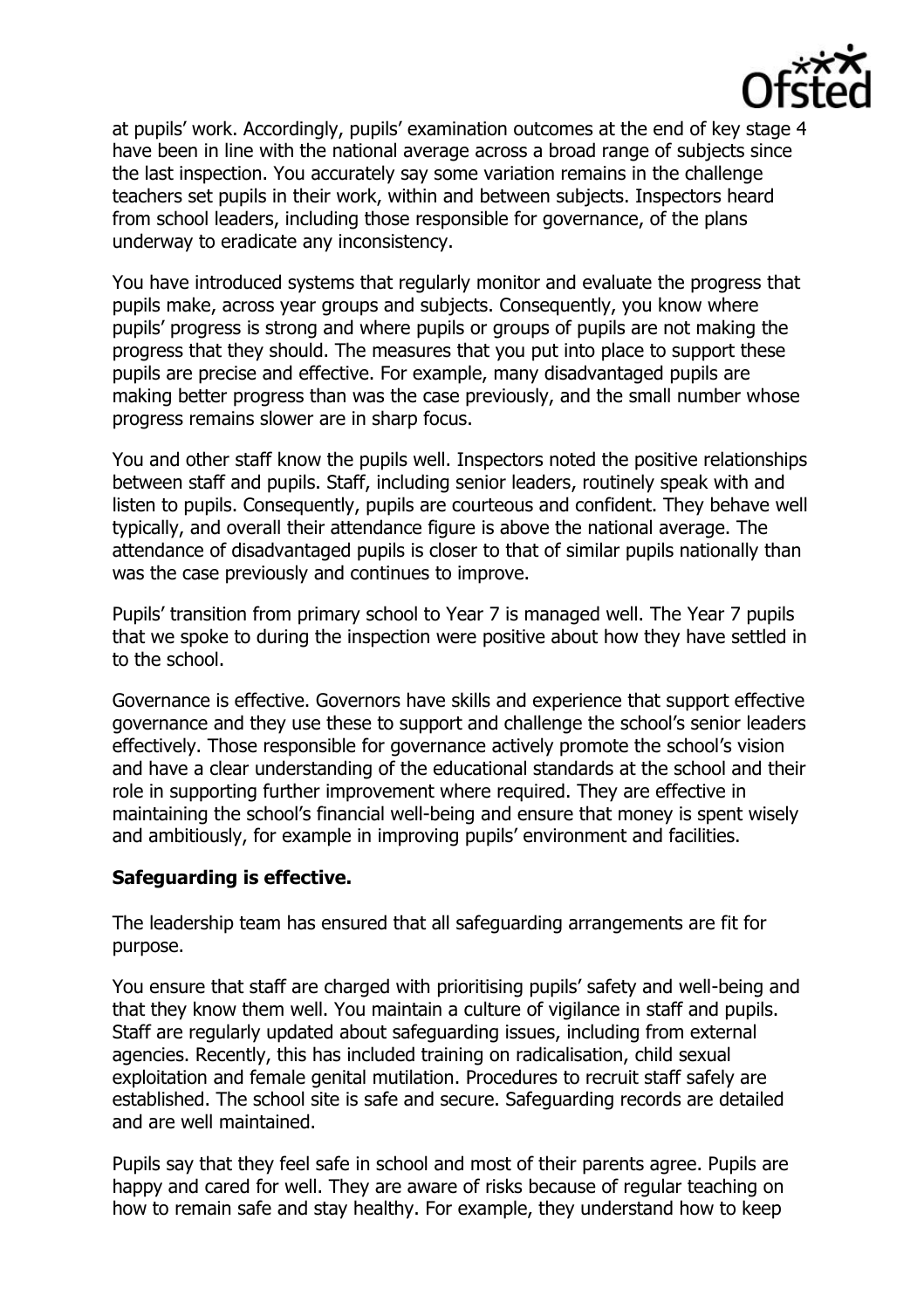

themselves safe from potential dangers that can arise when using the internet. Bullying, including racist and homophobic bullying, is rare and staff deal effectively with any incidents. Pupils' emotional health is supported routinely and effectively. For example, during the inspection, key stage 4 pupils listened attentively to an assembly focusing on 'the seven habits of highly effective teenagers', which provided strong messages to further support their mental well-being.

# **Inspection findings**

- $\blacksquare$  The first area that we considered during the inspection was how effectively teachers set work that challenges pupils, so that they make the progress they should. The pupils' work that we saw matched your own self-evaluation. Most pupils make good progress and attain the challenging targets that you and other leaders set. You use pupils' starting points from key stage 2 to set pupils' targets. The progress that pupils make towards these is measured regularly and accurately, so teachers and leaders know how well pupils are doing. Consequently, most teachers regularly set work that challenges pupils. When pupils meet or exceed these targets, teachers review and raise them so that they can set work which engages and stretches the pupils still further. However, you and those responsible for governance are aware that in some areas variation remains. Sometimes, pupils are not set challenging work and on these occasions their progress is not as strong as it is usually. Accordingly, this is an area where you are working to eradicate any inconsistencies.
- The second focus area was the effectiveness of school leaders in ensuring that disadvantaged pupils attend school regularly and make the progress that they should. You and other leaders, including those responsible for governance, monitor and evaluate these aspects regularly and accurately. Consequently, you have a precise knowledge of the current position, strengths and weaknesses of disadvantaged pupils' attendance and progress. You use this information to good effect. Plans which you have put in place are sharply focused and have led to sustained improvements. As a result, the outcomes of disadvantaged pupils across a broad range of subjects are stronger than was the case previously. For some groups, such as girls, they are in line with those of similar pupilsnationally. Where there are any variations currently, such as in the progress of a small group of disadvantaged boys, you and other leaders are aware and have plans in place to support these pupils to catch up with their peers. Disadvantaged pupils' attendance, although not yet in line with that of other pupils nationally, is improving rapidly.
- The third area we looked at was the curriculum provided for boys to test if it matched their needs and interests, particularly in English and key stage 4 option subjects. Boys enjoy their English curriculum. The written work seen by inspectors, especially the frequent extended writing, was of a strong standard, because the work that they are set interests them. Boys' spelling, punctuation and grammar are especially good. In English literature, boys are engaged by the texts chosen by teachers, so their attitudes to learning are strong.
- You plan and review the subjects that boys study carefully and ensure that the qualifications that they gain are aspirational and in their best interests. You are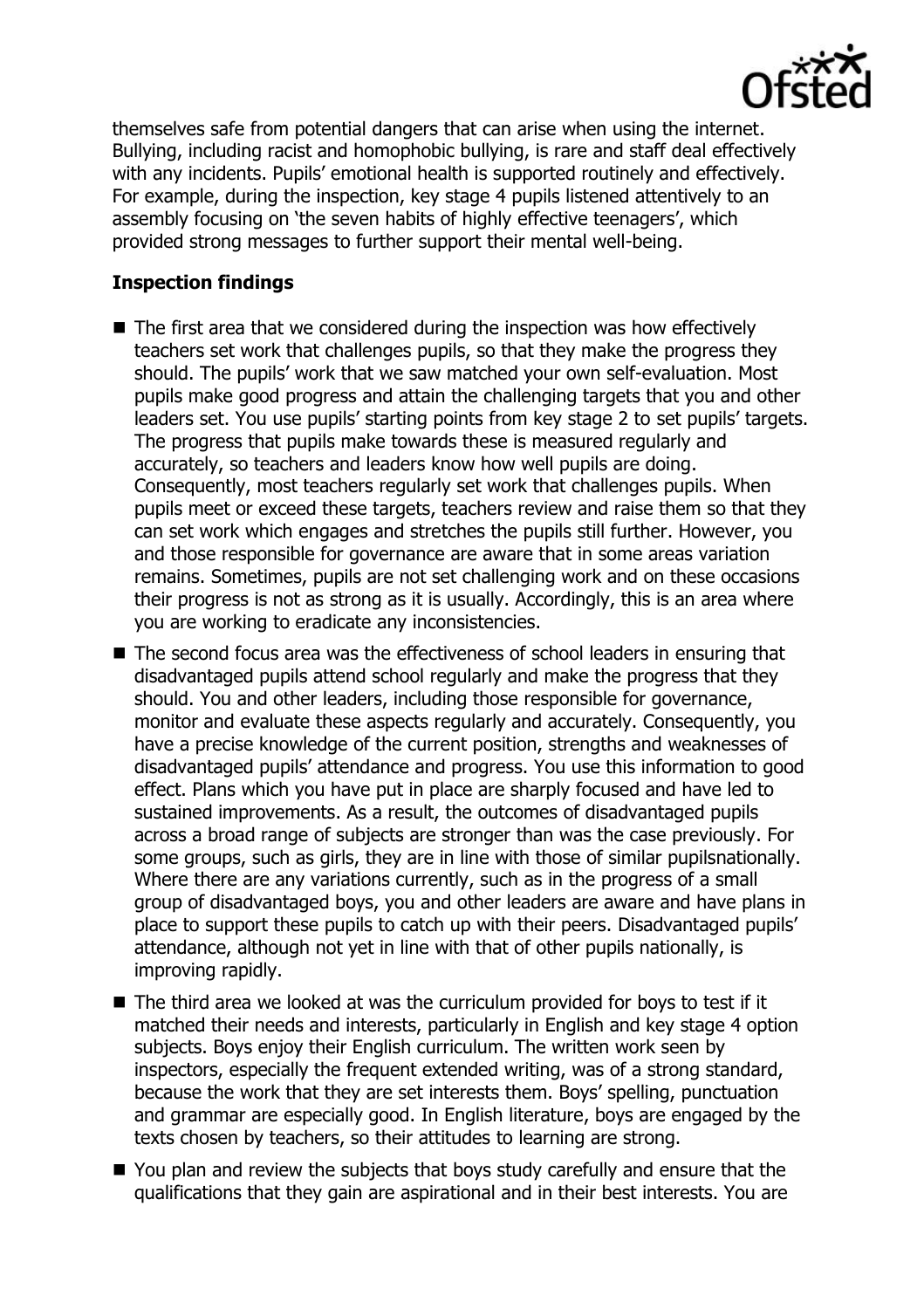

insistent that the courses that pupils follow at key stage 4 prepare them well for their next steps in education and are not those which are not in pupils' best interests but over-inflate school performance scores. Consequently, we found that, at key stage 4, boys are interested and successful in the courses that they choose to study. The work that we saw in these areas demonstrated strong attitudes to learning from boys and their examination outcomes are good. Many boys opt to follow academic courses at key stage 4 and move on successfully to A-level study, including in courses that prepare them for university entry. Pupils, including boys, also have opportunities to follow vocational courses that match their requirements. Outcomes in these courses are good. The curriculum that boys follow prepares them well for their next steps in education, employment and/or training.

## **Next steps for the school**

Leaders and those responsible for governance should ensure that:

- $\blacksquare$  the attendance and outcomes of disadvantaged pupils continue to improve and differences from those of other pupils nationally are diminishing
- pupils are always set work that matches their starting points, so that variation between and within subjects is eradicated.

I am copying this letter to the chair of the governing body, the director of education for the Diocese of Chester, the regional schools commissioner and the director of children's services for Cheshire West and Chester. This letter will be published on the Ofsted website.

Yours sincerely

Stephen Ruddy **Ofsted Inspector**